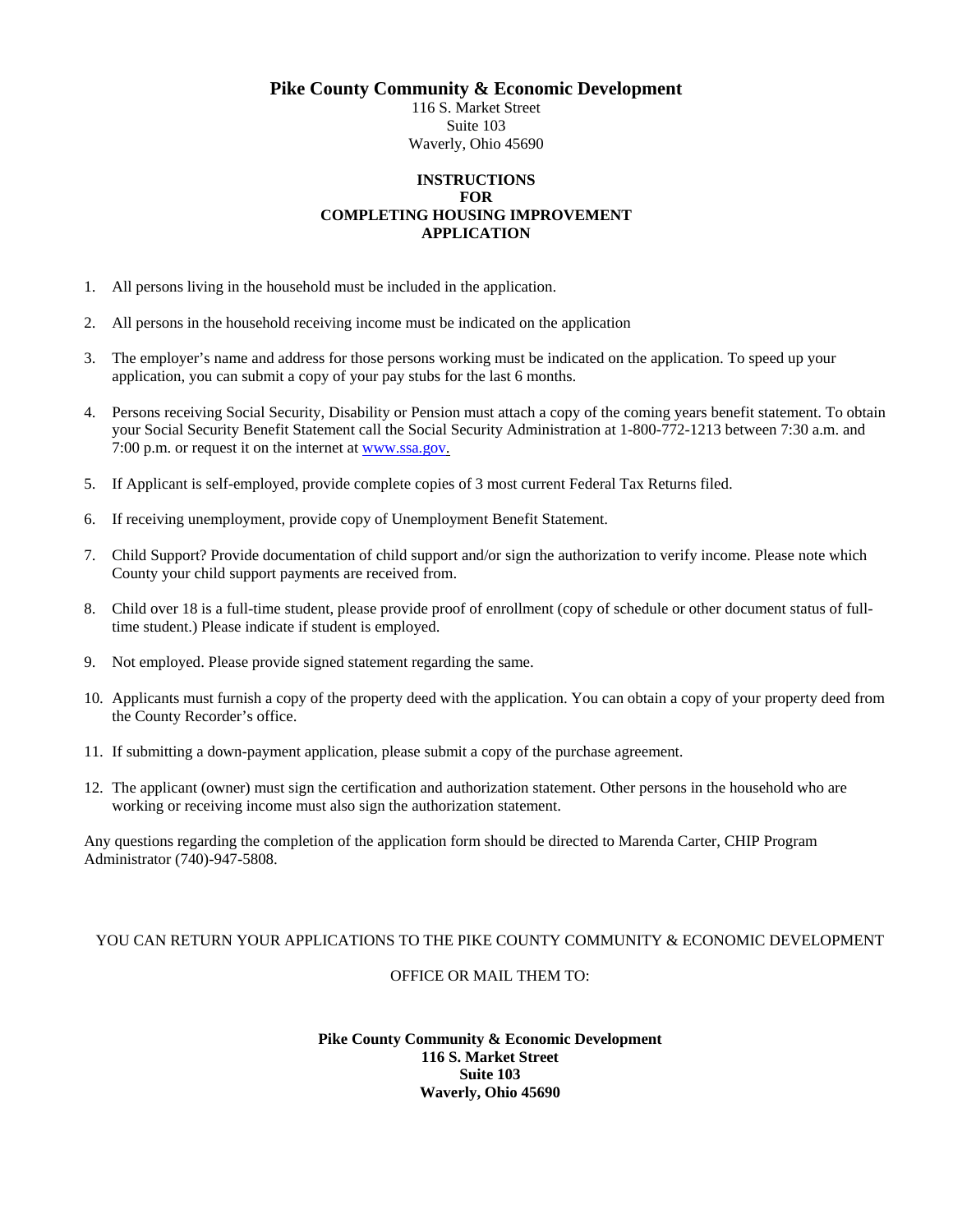

### **PIKE COUNTY HOME REPAIR PROGRAM APPLICATION**

|                                                                                                                                                             | This is an equal opportunity program. Discrimination is prohibited by Federal Law         |                                                                                                               |
|-------------------------------------------------------------------------------------------------------------------------------------------------------------|-------------------------------------------------------------------------------------------|---------------------------------------------------------------------------------------------------------------|
|                                                                                                                                                             |                                                                                           |                                                                                                               |
|                                                                                                                                                             |                                                                                           |                                                                                                               |
|                                                                                                                                                             | ,我们也不会有什么。""我们的人,我们也不会有什么?""我们的人,我们也不会有什么?""我们的人,我们也不会有什么?""我们的人,我们也不会有什么?""我们的人          |                                                                                                               |
|                                                                                                                                                             | Structure Type: Frame _______ Brick/Block ______ Trailer ____                             |                                                                                                               |
| Number of Bedrooms:                                                                                                                                         | Year house was built                                                                      |                                                                                                               |
|                                                                                                                                                             | Do you own the home? Yes ___ No ___ How long have you lived at this house? _____          |                                                                                                               |
| Do any of the occupants have physical disabilities? ______<br>How many people live in the housing unit?<br>security, AFDC, child support, disability, etc.) |                                                                                           | What is the total household income from all sources for all household members: (income includes wages, social |
| <b>GROSS MONTHLY INCOME</b>                                                                                                                                 | <b>SOURCE</b>                                                                             |                                                                                                               |
|                                                                                                                                                             | the control of the control of the control of the control of the control of the control of |                                                                                                               |
| TOTAL:                                                                                                                                                      |                                                                                           |                                                                                                               |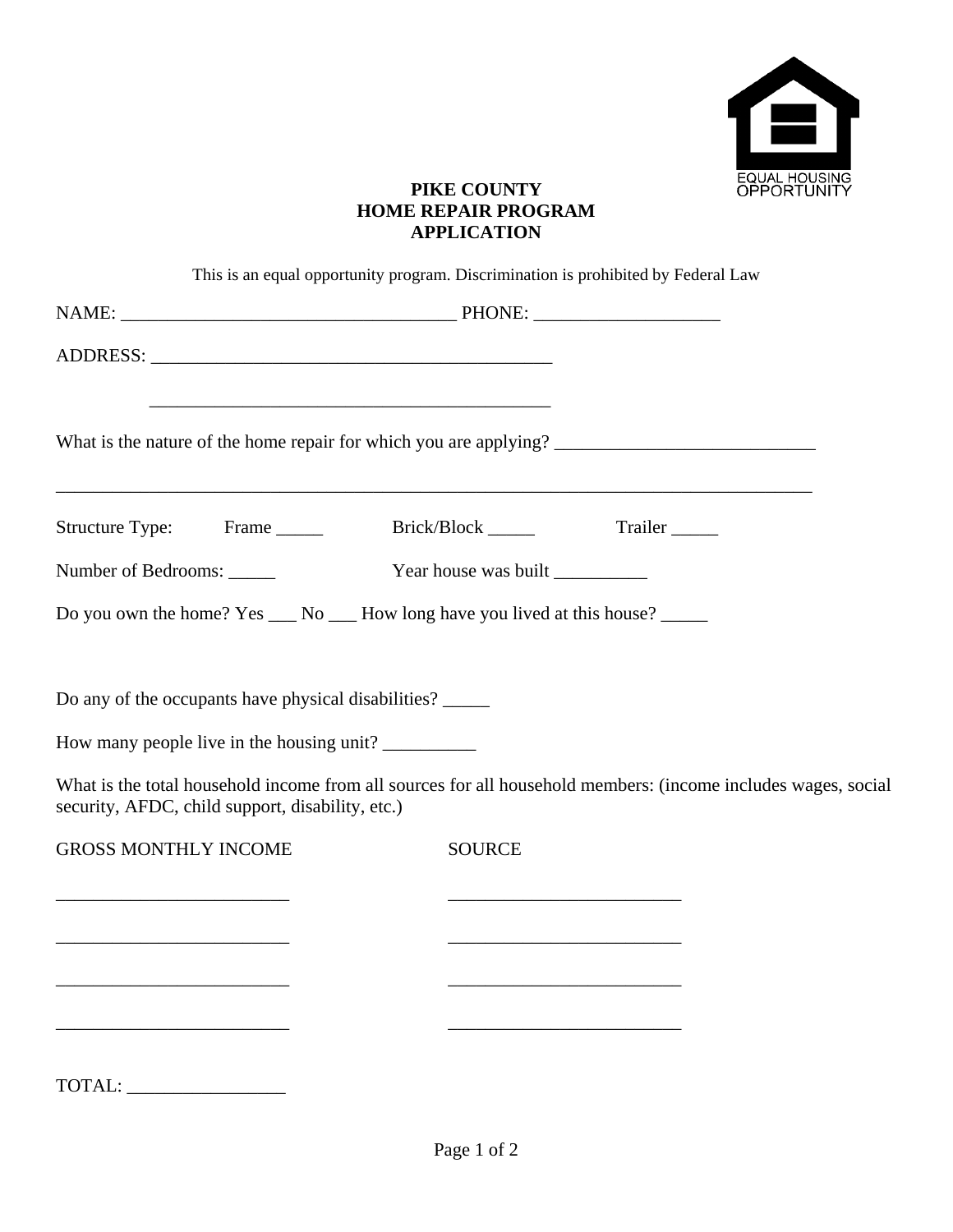I understand that Pike County Community Development has received federal assistance and I may be offered a grant/loan to pay for the home repairs on my home. I have had these terms explained to me; I understand them and if funded, will cooperate with Pike County Community Development regarding the home repairs on my home. **I understand that the County is not obligated to offer me any assistance whatsoever.** By signing below, I attest that the information that I have given is true to the best of my knowledge.

 $\overline{\phantom{a}}$  , which is a set of the set of the set of the set of the set of the set of the set of the set of the set of the set of the set of the set of the set of the set of the set of the set of the set of the set of th Signature Date

Please list all household members, age, relationship and race.

White (not Hispanic origin) Black (not Hispanic origin) Am. Indian/Alaskan Native Asian/Pac. Islander Hispanic

| Name | Age | Relationship | Race |
|------|-----|--------------|------|
| Name | Age | Relationship | Race |
| Name | Age | Relationship | Race |
| Name | Age | Relationship | Race |
| Name | Age | Relationship | Race |

The information solicited on this application is request by the grantee in order to assure the Federal Government, acting through Rural Development that Federal laws prohibiting discrimination against applicants on the basis of race, color, national origin, religion, sex familial status, age and handicap are being complied with. You are not required to furnish this information, but are encouraged to do so. This information will not be used in evaluating your application or to discriminate against you in any way. However, if you choose not to furnish it, the grantee is required to not the race/national origin and sex of he individual applicants on the basis of visual observation or surname. This is an equal opportunity program. Discrimination is prohibited by Federal Law. I understand that the information provided is on a voluntary basis to enable monitoring and compliance with Federal laws prohibiting discrimination. If you have any questions regarding this application, please call Marenda Carter at 740-947-5808.

Please return application along with documentation of income (pay stubs, copies of recent pay checks, etc.) and property ownership (deed) to:

> Pike County Development 116 S. Market Street, Suite 103 Waverly, Ohio 45690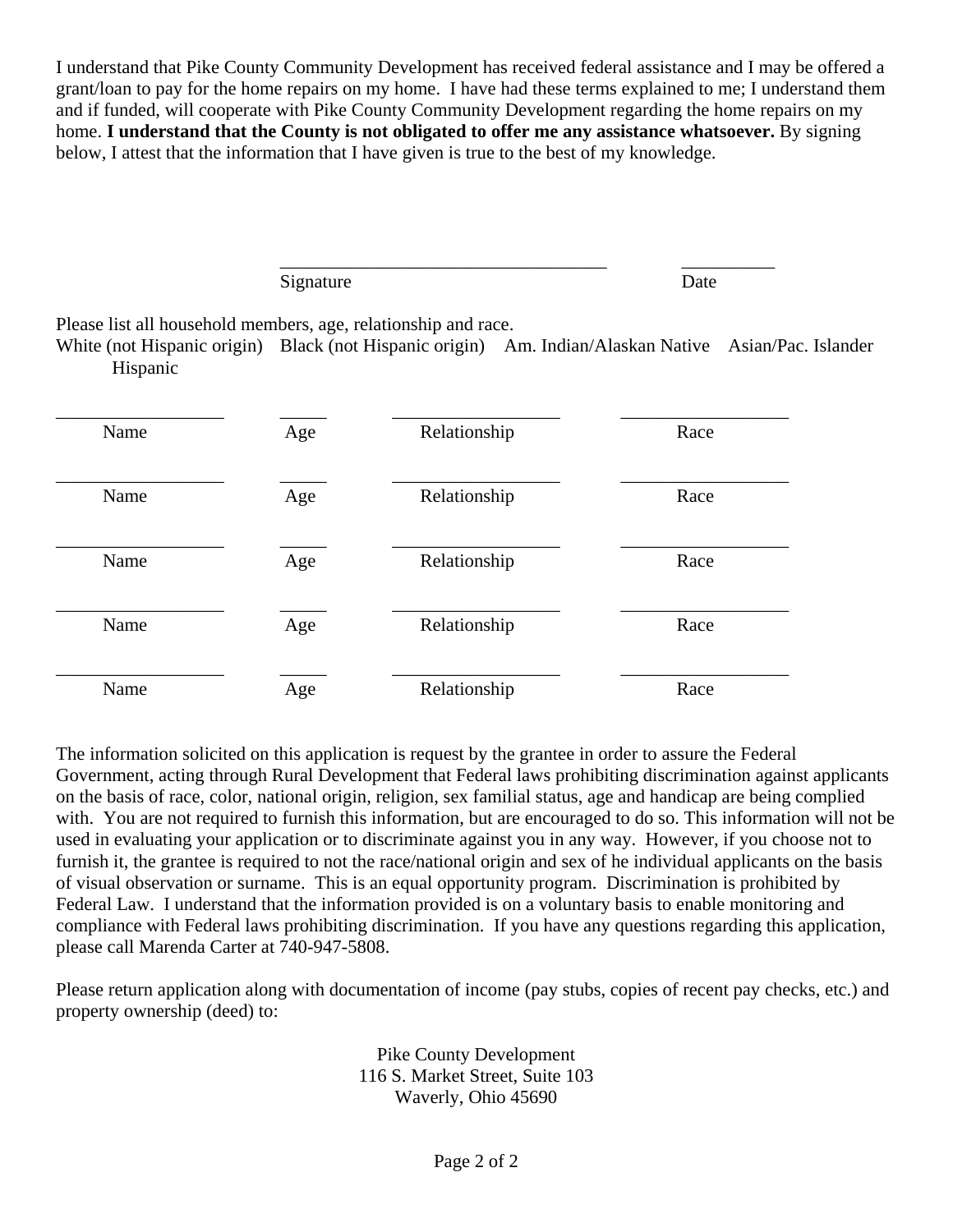### **Certification by Applicant(s)**

PLEASE READ THE FOLLOWING STATEMENT. IF YOU DO NOT UNDERSTAND ANY PART OF IT OR HAVE ANY QUESTIONS ABOUT WHAT YOU ARE ASKED TO SIGN. PLEASE ASK SOMEONE AT THE AGENCY TO HELP YOU. BOTH APPLICANTS MUST SIGN BEOLOW.

I/We certify that all the information in this application is true and complete to the best on my/our knowledge. I/We understand this information is subject to verification and that it is given for the purpose of obtaining assistance for housing rehabilitation and or home repairs.

The applicant(s) further certify that they are the owner(s) of the property identified in this application and that any and all funds provided to the applicant(s) will be used only for the labor and materials necessary. The applicant(s) further certify that they occupy this property as their principal residence.

I/We authorize this agency or its representatives and designees of the Office of Housing and Community Partnerships (OHCP) and the U.S. Department of Housing and Urban Development (HUD) to inspect and evaluate actual services provided to me. I/We understand that any and all information provided in this application may be used for that purpose.

I/We understand that the personal financial information contained in this application is necessary for evaluation of my/our application assistance. This information, however, will remain confidential and will not be disclosed to the news media or other third parties. I/ We further understand that my/ our name, address and total amount of assistance will be subject to public disclosure since public funds are being utilized.

PENALTY FOR FALSE OR FRAUDULENT STATEMENT: U.S.C. Title 18, Sec. 1001, provides: "Whoever, in any matter within the jurisdiction of any department or agency of the United states knowingly and willfully falsifies… or makes any false, fictitious or fraudulent statement or entry shall be fined not more than \$10,000.00 or imprisoned not more than five years, or both".

\_\_\_\_\_\_\_\_\_\_\_\_\_\_\_\_\_\_\_\_\_\_\_\_\_\_\_\_\_\_\_\_\_\_\_ \_\_\_\_\_\_\_\_\_\_\_\_\_\_\_

\_\_\_\_\_\_\_\_\_\_\_\_\_\_\_\_\_\_\_\_\_\_\_\_\_\_\_\_\_\_\_\_\_\_\_\_ \_\_\_\_\_\_\_\_\_\_\_\_\_\_\_

Signature of Applicant Date

Signature of Applicant Date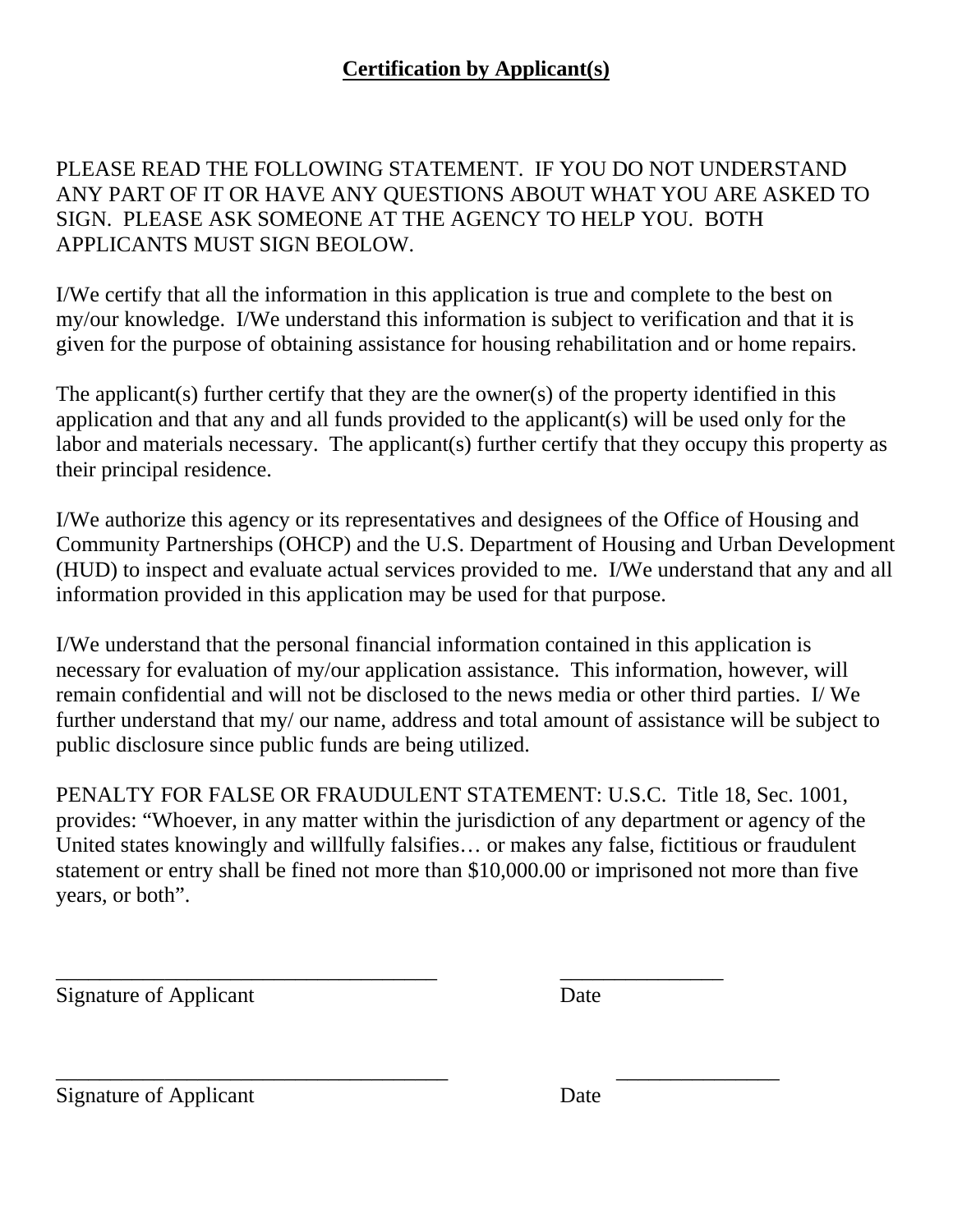# **CERTIFICATION AND WAIVER**

I hereby waive any all present and future claims against Pike County and any individual either in the employ of Pike county or any of the above-named entities or currently working under a contract with Pike County, or the above-named entities, for damages in any way connected with the repairs for which I am making application as a condition of receiving rehabilitation and or home repair assistance.

I understand that the contractor is insured against damage to my home as well as against injuries to me, members of my family or any other individual about the promises of my home; that he/she is insured through the Ohio Bureau of Worker's Compensation for injuries sustained by his/her employees and subcontractors; and that the contractor and all subcontractors release all mechanics liens prior to any and all payments made to them.

I understand that all items and fixtures specified to be replaced or removed will become the property of the contractor unless agreed to otherwise before bidding takes place.

\_\_\_\_\_\_\_\_\_\_\_\_\_\_\_\_\_\_\_\_\_\_\_\_\_\_\_\_\_\_\_\_\_\_\_\_\_\_ \_\_\_\_\_\_\_\_\_\_\_\_\_\_\_\_

\_\_\_\_\_\_\_\_\_\_\_\_\_\_\_\_\_\_\_\_\_\_\_\_\_\_\_\_\_\_\_\_\_\_\_\_\_\_ \_\_\_\_\_\_\_\_\_\_\_\_\_\_\_\_

Homeowner Signature Date

Homeowner Signature Date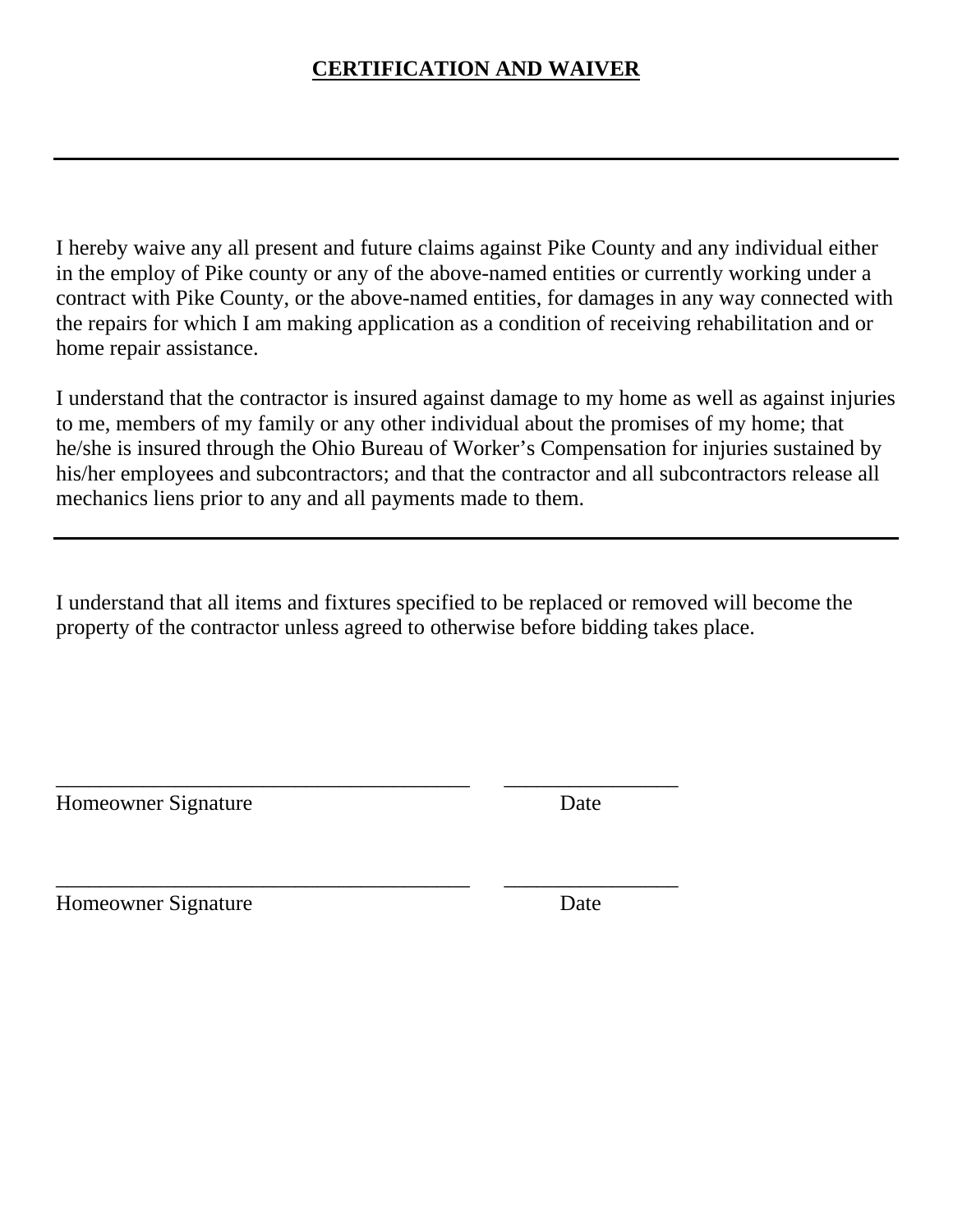# **TERMS AND CONDITIONS FOR OWNERS ACCEPTING HOME REPAIR ASSISTANCE**

These are the terms and conditions which you as Owner(s) must agree to in order to receive home repair assistance.

## **As Applicant, I (we) agree to:**

**1.** Inspections. I will allow inspection of the property by the Pike County staff, public building, electrical, plumbing and health department officials and inspectors, and contractors who are providing estimates on the proposed rehabilitation work.

Inspections will be made before, during and after completion of the rehabilitation work. All inspections will be made by appointment arranged in advanced.

- 2. Competitive Estimates. I will permit the Pike County staff to seek competitive estimates from qualified contractors for all the home work to be performed. Estimates will be requested according to the procedures established by Pike County staff and in accordance with federal, state and local laws.
- 3. Agreement with Contractor. I agree to enter into a Contract with the lowest and best bidder, normally to the low bidder. I understand that I may reject, in writing the low bidder in favor f the next highest bidder if in my opinion, the low bidder does not possess the experience, skill or resources to satisfactorily complete the job or the ability to proceed in a timely manner, or who has not visited my house, before preparing the bid, I also understand that I may have to pay the difference between the lowest bid and the bid I accept if the Pike County Community Development doesn't approve the next highest or other than the low bidder.
- 4. I will refrain from making side agreements with the contractor for work not included in my agreement with Contractor, or not included in any written Change Orders approved by the Pike County Community Development until all work under the Contract is satisfactorily completed. Pike County Community Development assumes no responsibility for the cost or quality of work not covered by the Agreement or approved Change Orders.
- **5**. Conflict of Interest. I will not pay any bonus, commission or fee to anyone for the purpose of obtaining approval of any application for rehabilitation assistance. I will not allow any member of the United States Congress or State government, elected official of the Grantee or Pike County employee who exercises any function or responsibilities in connection with the administration of the Housing Rehabilitation Program to have any interest in or benefit from a rehabilitation loan or grant financed under my Agreement.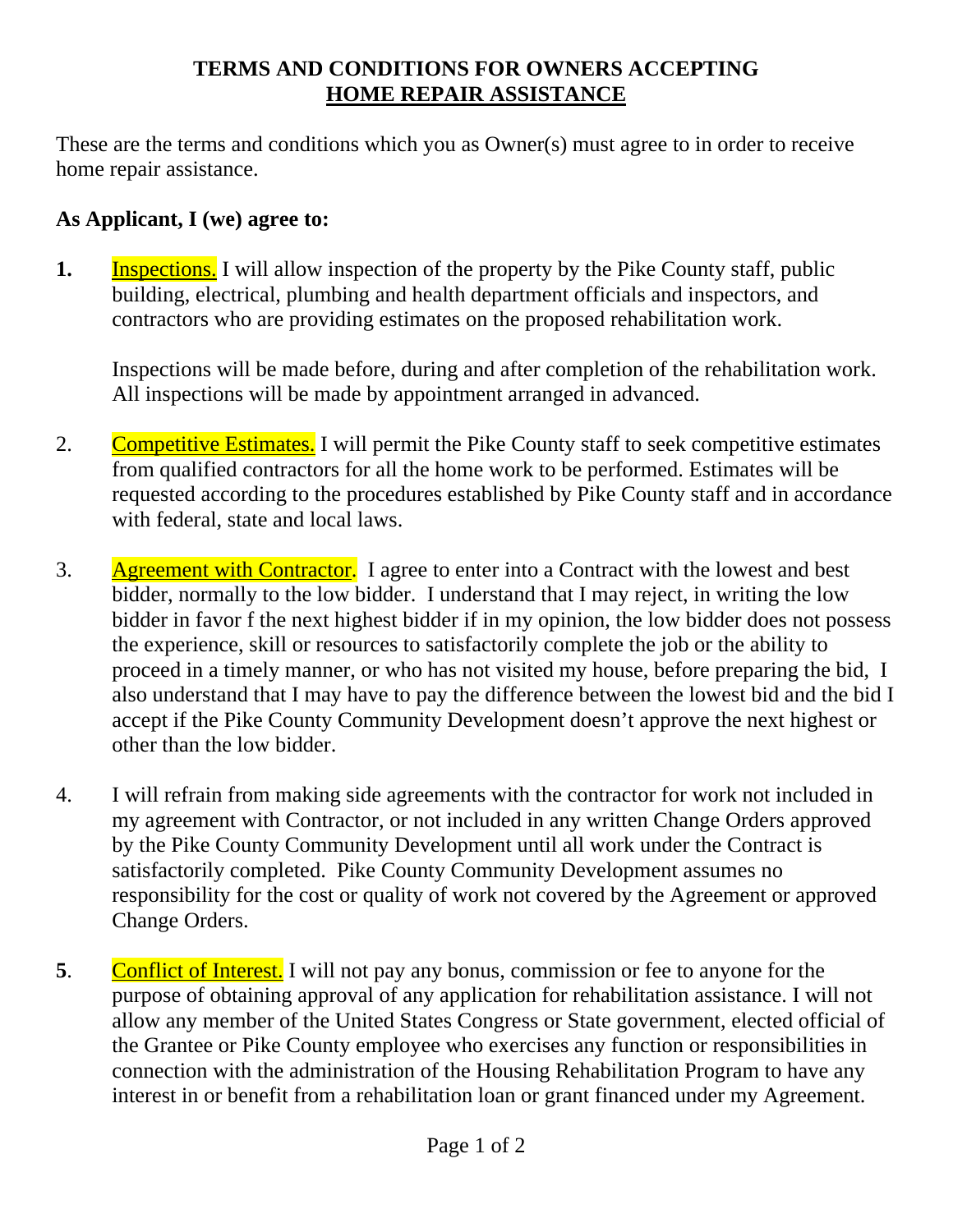- 6. Non-Discrimination. I will not discriminate in the sale, lease, rental use or occupancy of my property, as required by Title VI of the Civil Rights Act of 1964.
- 7. Maintenance of the Property. I will make every reasonable effort to keep my property in safe, sound and habitable condition following completion of the repair work.
	- 8. Right to Financial Privacy. The Federal Financial Act of 1978 guarantees financial confidentiality to persons requesting assistance directly or indirectly from the federal government. To comply with this law, the Grantee must inform the rehabilitation client that no information will be disclosed or released to another government agency (except the Ohio Department of Development (ODOD) and the U.S. Department of Housing and Urban Development (HUD) which may review the file on a monitoring visit) without the prior written consent of the client. Finical records involving my transaction will be available to ODOD and HUD without further notice or authorization, but will not be disclosed or released to another government agency or department without my consent except as required or permitted by law. Also, verification forms sent to other agencies for the purpose of determining my eligibility for the rehabilitation program must contain a signed Authorization to Release Information.

\_\_\_\_\_\_\_\_\_\_\_\_\_\_\_\_\_\_\_\_\_\_\_\_\_\_\_\_\_\_\_\_ \_\_\_\_\_\_\_\_\_\_\_\_\_\_\_\_\_\_\_\_\_

\_\_\_\_\_\_\_\_\_\_\_\_\_\_\_\_\_\_\_\_\_\_\_\_\_\_\_\_\_\_\_\_ \_\_\_\_\_\_\_\_\_\_\_\_\_\_\_\_\_\_\_\_\_

Owner Date

Owner Date